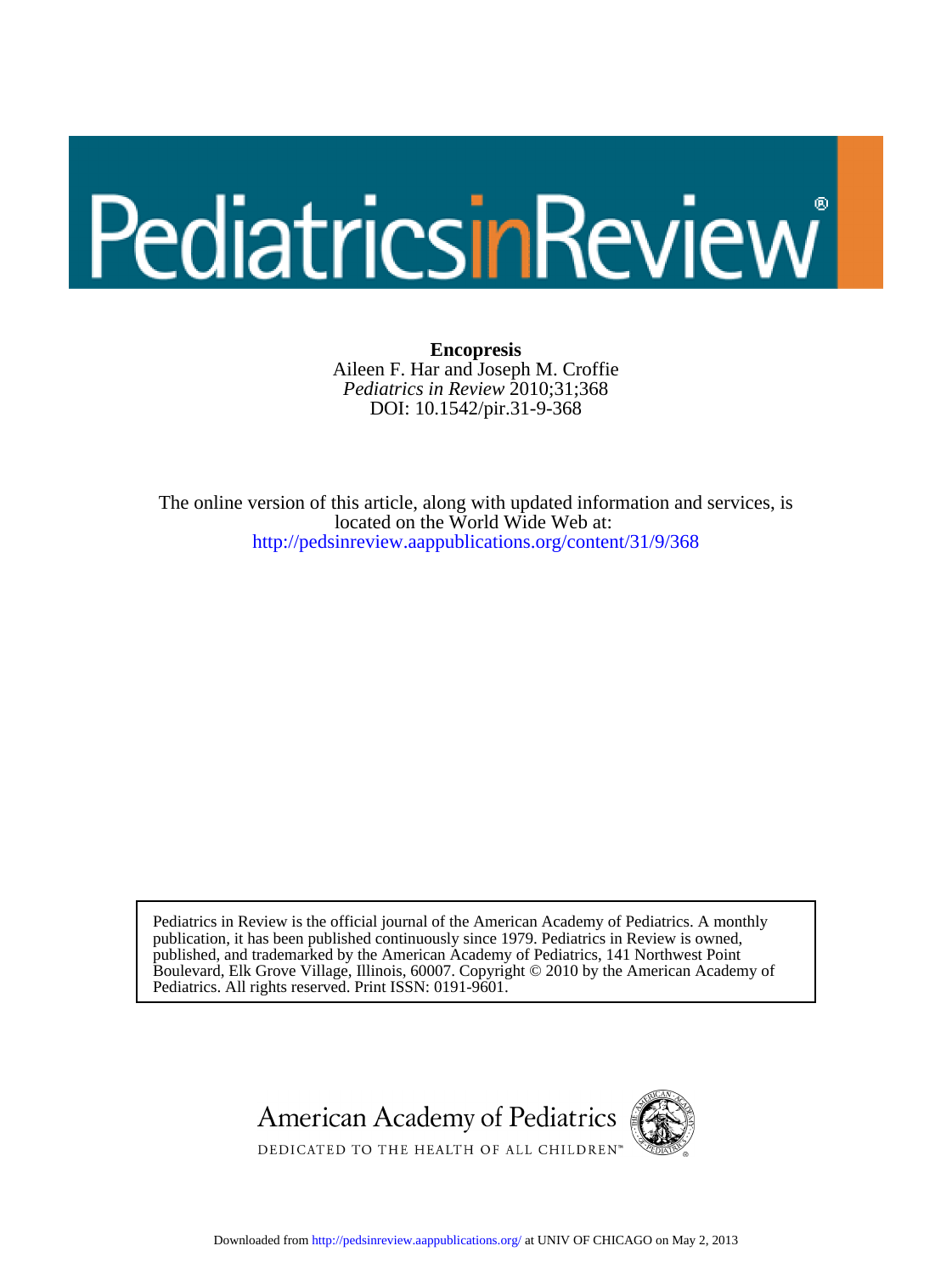# **Encopresis**

Aileen F. Har, MD,\* Joseph M. Croffie, MD†

Author Disclosure Drs Har and Croffie have disclosed no financial relationships relevant to this article. This commentary does not contain a discussion of an unapproved/ investigative use of a commercial product/device.

## Objectives **After completing this article, readers should be able to:**

- **1. Discuss the causes of encopresis.**
- **2. Distinguish among encopresis, Hirschsprung disease, and other organic causes of fecal soiling.**
- **3. Describe the symptoms of stool withholding during toilet training.**
- **4. Explain the physiologic effect of stool retention.**
- **5. Describe the approach that results in the greatest success in the treatment of encopresis.**

#### **The Problem**

#### *My son keeps having accidents in his underwear. He's 6 years old. Shouldn't he be old enough to know better by now?*

Often, parents bring in a child with statements of this sort, accompanied by frustration and misunderstanding. Children who have encopresis commonly are embarrassed and ostracized because of their symptoms. Most families are surprised to hear that they are not the only ones dealing with encopresis; the nature of the symptom complex does not lend itself to casual conversation. Some parents think their child is just difficult or lazy; others are concerned that there is something seriously wrong. Is the child experiencing functional encopresis or is there something physically or neurologically pathologic that needs to be addressed? Most importantly, how does the clinician differentiate between functional and organic encopresis, and how can encopresis be treated?

#### **Definition**

Functional encopresis is defined as repeated involuntary fecal soiling in the underpants that is not caused by organic defect or illness. The soiling can involve passage of variable amounts of stool, from a smear to (rarely) a normal-size bowel movement. The term was introduced in 1926 by Weissenberg to describe the fecal equivalent of enuresis. The most common reason for functional encopresis is retentive constipation with overflow incontinence.

Children should attain fecal continence by the age of 4 years. Psychologists define encopresis as the passage of normal-size bowel movements in inappropriate places after age 4 years and distinguish this occurrence from fecal soiling, which is the involuntary leakage of stool into underclothing. Rarely, however, does a pediatrician see a nonconstipated child who has no significant psychological disturbance and passes normal-size bowel movements into underclothing. The psychological definition, therefore, distinguishes encopresis as a behavioral condition in contrast to involuntary leakage of stool. However, clinicians should recognize that although functional encopresis results from actual changes in anorectal anatomy and function, the genesis of the condition in many cases involves psychological factors, and psychological problems, both primary and secondary, commonly are associated with encopresis.

#### **Demographics**

Encopresis affects 3% of 4-year-old and 1.6% of 10-year-old children. It occurs more commonly in the 5- to 10-year-old group and less frequently in adolescence. It rarely occurs before 3 years of age. In 75 affected patients seen at James Whitcomb Riley Hospital

\*Division of Pediatric Gastroenterology, Hepatology, and Nutrition, James Whitcomb Riley Hospital for Children, Indianapolis, Ind.

† Editorial Board.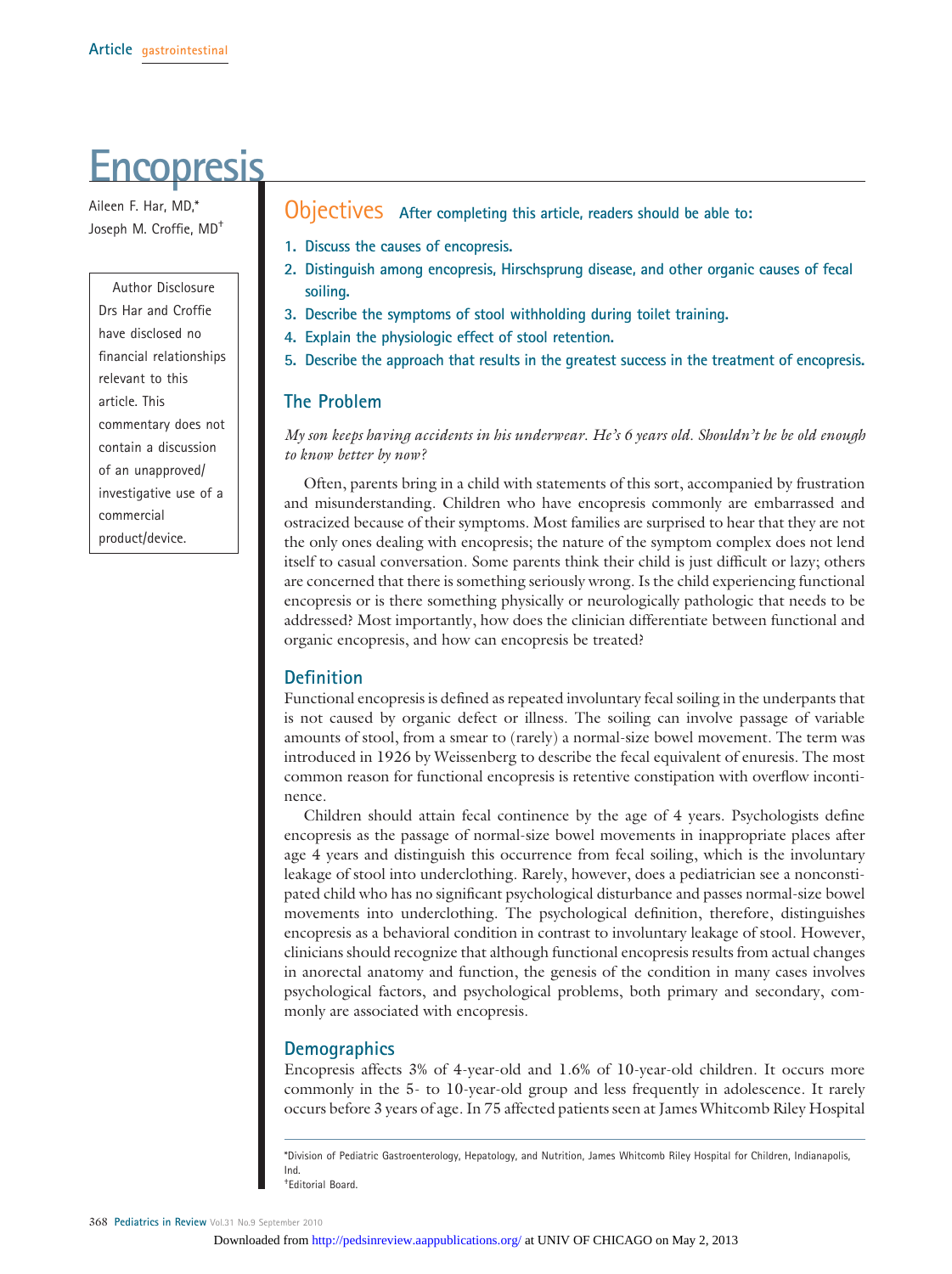in Indianapolis in 1992, the median age was 9 years (unpublished data from personal experience). It is more common in boys than in girls, with three to six boys affected for every girl. There is no correlation with socioeconomic status, family size, child's position in family, or parental age. The time of symptom onset to the time of diagnosis ranges from 1 to 5 years.

#### **Functional Encopresis**

Ninety percent of chronic encopresis is functional. When stool enters the rectum, the internal anal sphincter relaxes to allow stool into the anal canal. Relaxation or contraction of the external anal sphincter is voluntary. By contracting the external anal sphincter, passage of feces is delayed and the stool returns to the rectosigmoid colon. Stools usually contain 75% water, and total colonic transit time is around 45 hours. The longer stool remains in the rectum or colon, the more water is absorbed, the harder the stool becomes, and the more difficult it is to defecate.

Children who have functional encopresis withhold feces by contracting their gluteal muscles, stiffening their legs together, and tightening their external anal sphincter. Parents may be able to describe this behavior in detail. Chronic withholding stretches the rectal walls, and over time, nerves lose sensation and the child no longer has the ability to defecate normally. Patients may be able to go without bowel movements for more than 1 week, and they develop seepage of stool around an impacted fecal mass in the rectum or they have partial bowel movements, of which they are unaware. Parents may mistake the liquid leakage as diarrhea.

Functional encopresis may be triggered by an event such as passage of a painful stool that causes fear of defecation and leads to withholding behaviors. Other children may have had difficulty with toilet training. Parents may have pushed children who were not ready to toilet train. Negative toilet training practices can cause children to associate using the potty with punishment. Some patients have unsubstantiated fears, such as being afraid that they will fall into the potty or be flushed away.

Children may struggle with parents and use noncompliance with toilet training as a tool. Nonretentive encopresis is voluntary complete or partial stooling into clothes or diapers. This is a behavioral problem. Some children simply refuse to use the toilet and go in their underwear. They may use the encopresis as a method of control or they simply want to continue to use diapers. It is important under these circumstances to ensure that fecal soiling is not due to abnormal anorectal innervation or a spinal cord lesion. There is no association of nonretentive encopresis with other behavioral disorders.

Many children (and adults) are shy about using public toilets. Children can be teased at school for "pooping" or "farting" in the toilet. Some children may find the sanitary conditions of public toilets unacceptable. There are restrictions at school as to when and for how long students are allowed to use bathrooms. All of these factors may contribute to fecal withholding and, subsequently, to functional encopresis.

Patients may not notice the smell of their fecal soiling due to desensitization of their olfactory centers. This odor can have devastating effects on school and social interactions. Many parents and children feel isolated and do not know of anyone else who has functional encopresis. Parental perceptions on encopresis have changed little in the last 20 years. A tertiary referral center examined trends in patients referred to them from 1980 to 1999. (1) Approximately one third of parents believed that their children had organic problems, and a similar number believed the issue to be emotional. Many parents felt that carelessness, attention-seeking, stubbornness, and laziness contributed to their children's problem. In the years 1982 to 1986, 12% of children and 24% of parents knew of another child who had encopresis. In the 1996 to 1999 subgroup, 14% of children and 33% of parents knew of others who had similar problems. These figures indicate how little progress has been made to educate parents on the subject and how frequently patients feel isolated about their disorder.

A recent study in Australia of randomly selected elementary school children showed encopresis to be an independent risk factor for urinary tract infections. (2) The increased risk is due to a combination of factors. Fecal soiling, with the feces remaining in the underwear in close proximity to the urethra, allows for crosscontamination, especially in girls. Chronically contracting the pelvic floor muscles to withhold stools may cause dysfunction in urinary patterns, leading to stasis. Patients who have chronic constipation are also prone to enuresis, with up to 40% affected. The mass effect in the rectum places external pressure on the bladder, leading to uncontrolled voiding. For patients who have both encopresis and daytime enuresis, it is important to exclude a spinal cord lesion.

#### **Organic Encopresis**

Organic fecal incontinence accounts for 5% to 10% of patients who have constipation. Organic causes can be anatomic, neurologic, metabolic, or iatrogenic.

Anatomic causes initially may have been corrected,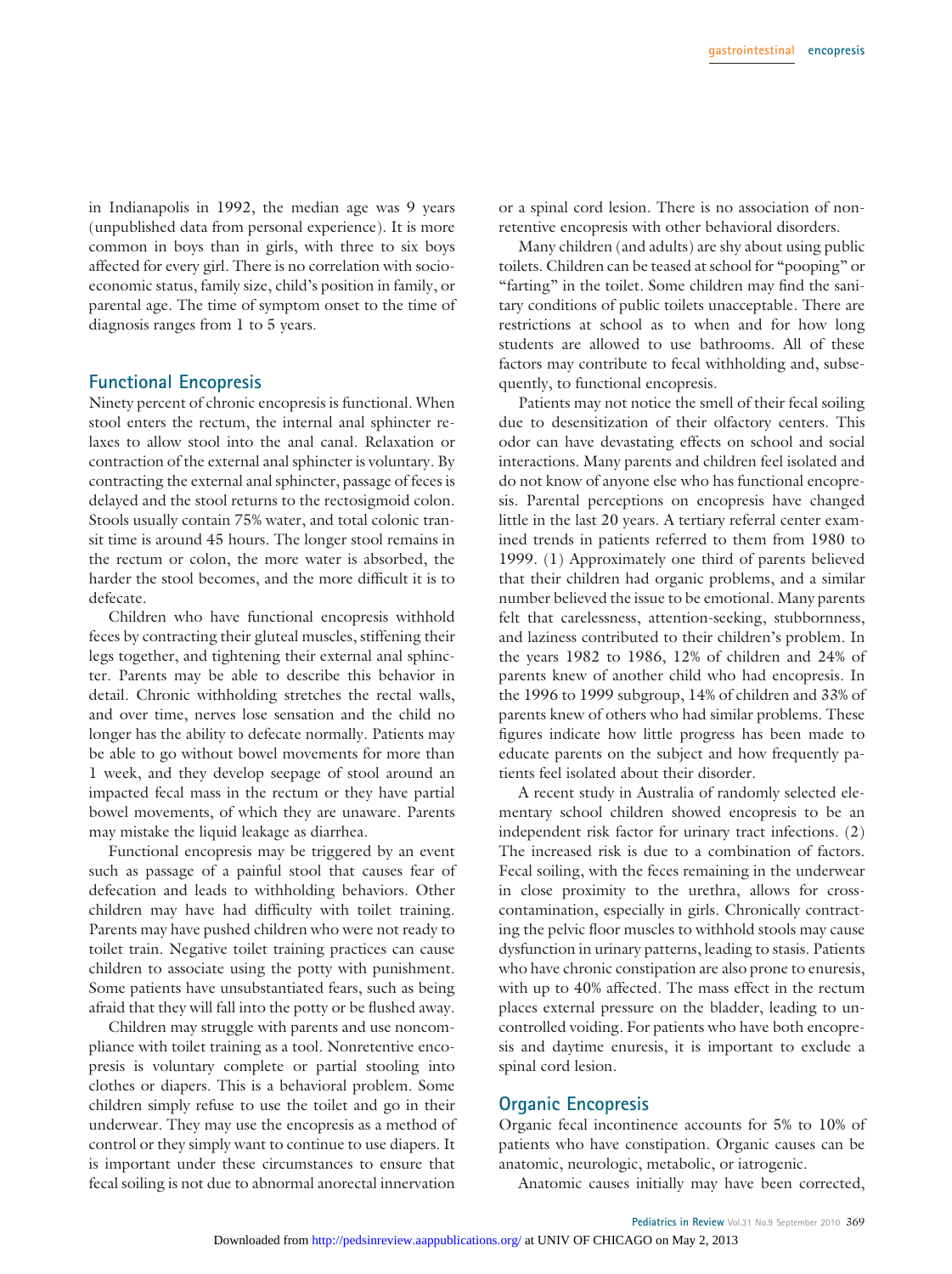but the patient still has a poorly functioning anorectum. Patients may have a history of corrected imperforate anus, ectopic anus, or anal stenosis. Patients who have had segments of bowel removed, with or without temporary colostomy, due to perforation, necrotizing enterocolitis, Hirschsprung disease, carcinoma, inflammatory bowel disease, or strictures also may have residual chronic constipation or encopresis due to disruption of the normal neuronal pathways or manipulation of the anorectum.

Neurologic causes of encopresis include ultrashort segment Hirschsprung disease, neuronal intestinal dysplasia, and Chagas disease. Spinal cord damage due to spinal dysraphisms, tumors, or trauma also can result in encopresis. Visceral myopathy and visceral neuropathy are rare, and patients have other obstructive symptoms.

Hypothyroidism and hypoparathyroidism are listed in the differential diagnosis for chronic constipation, but there have been no reports of these conditions leading to encopresis. Long-standing diabetes can lead to intestinal pseudo-obstruction, but this outcome does not occur in the pediatric population. Endocrine tumors, including pheochromocytoma, cause diarrhea, which may result in nonretentive encopresis. Patients who have celiac disease may have diarrhea and potentially can soil their underwear.

A multitude of medications cause diarrhea, leading to nonretentive fecal soiling. Laxative abuse can cause severe diarrhea and fecal incontinence. Tricyclic antidepressants, diuretics, narcotics, calcium channel blockers, and iron are unlikely to cause constipation severe enough to lead to encopresis, but they can contribute to the problem.

#### **History**

As with all patients presenting for evaluation, a history is essential to evaluate the cause of encopresis (Table 1). Has the child ever attained fecal continence in his or her lifetime? In primary encopresis, the child has never achieved stool continence. In secondary encopresis, the child had achieved fecal continence at some point but is having accidents again.

The clinician should ask the parents or the child to identify an approximate time of symptom onset. Was there a triggering factor such as passage of a hard painful stool? Is there a history of constipation, the onset of which may have correlated with transitional stages of feeding such as weaning from human milk, starting of solids, or transitioning to table foods or whole milk? Children often are embarrassed or have difficulty qualifying and quantifying their stooling habits, but a stool

# **Table 1. Important Questions**

- **Was fecal continence ever attained?**
- **Can you remember any triggering event?**
- **How often and where does your child stool?**
- **What is the size of the stool?**
- **Is there pain with defecation or blood on the stool?**
- **Is your child aware of the urge to defecate?**
- **How much stool is passed accidentally?**
- **Is there a history of trauma or abuse?**
- **Does your child have rectal prolapse?**
- **Was meconium passed within the first 48 hours after birth?**
- **Is there a history of surgery involving the bowel, perineum, or spine?**

history can help determine if the encopresis is functional or organic. How often and where does the child stool? Many children are afraid or too shy to use public toilets and will hold stool in until they have access to acceptable facilities.

What is the size of the stool? Passing small, hard, pebblelike stools, even daily, might indicate incomplete evacuation of the rectum and constipation. Intermittent passage of large "toilet clogging" stools may indicate withholding. Is there pain with defecation or has there been blood in the stools? Pain or blood on the toilet paper can be associated with an anal fissure. Perianal abscesses or perianal streptococcal infections also can cause painful defecation, contributing to withholding behavior.

When the child soils, is he or she aware of the urge to defecate and of the actual event before sensing the stool in the underwear? Inability to recognize the urge to defecate or events while soiling may point toward neurologic dysfunction but also may be due to loss of sensation from a chronically dilated rectum. How much stool is passed accidently? Is it an entire bowel movement or small amounts of liquid stool? Passage of an entire or partial stool in inappropriate places may indicate an underlying behavioral or psychiatric disorder.

Is there a history of trauma or abuse? This history may be difficult to elicit, but any suspicion of abuse always warrants contacting child protective services. Does the child have rectal prolapse? Rectal prolapse is associated with chronic constipation, but the clinician also should consider cystic fibrosis. Other symptoms associated with chronic constipation include early satiety, abdominal pain, enuresis, and urinary tract infections. Among the more worrisome signs are weight loss or poor weight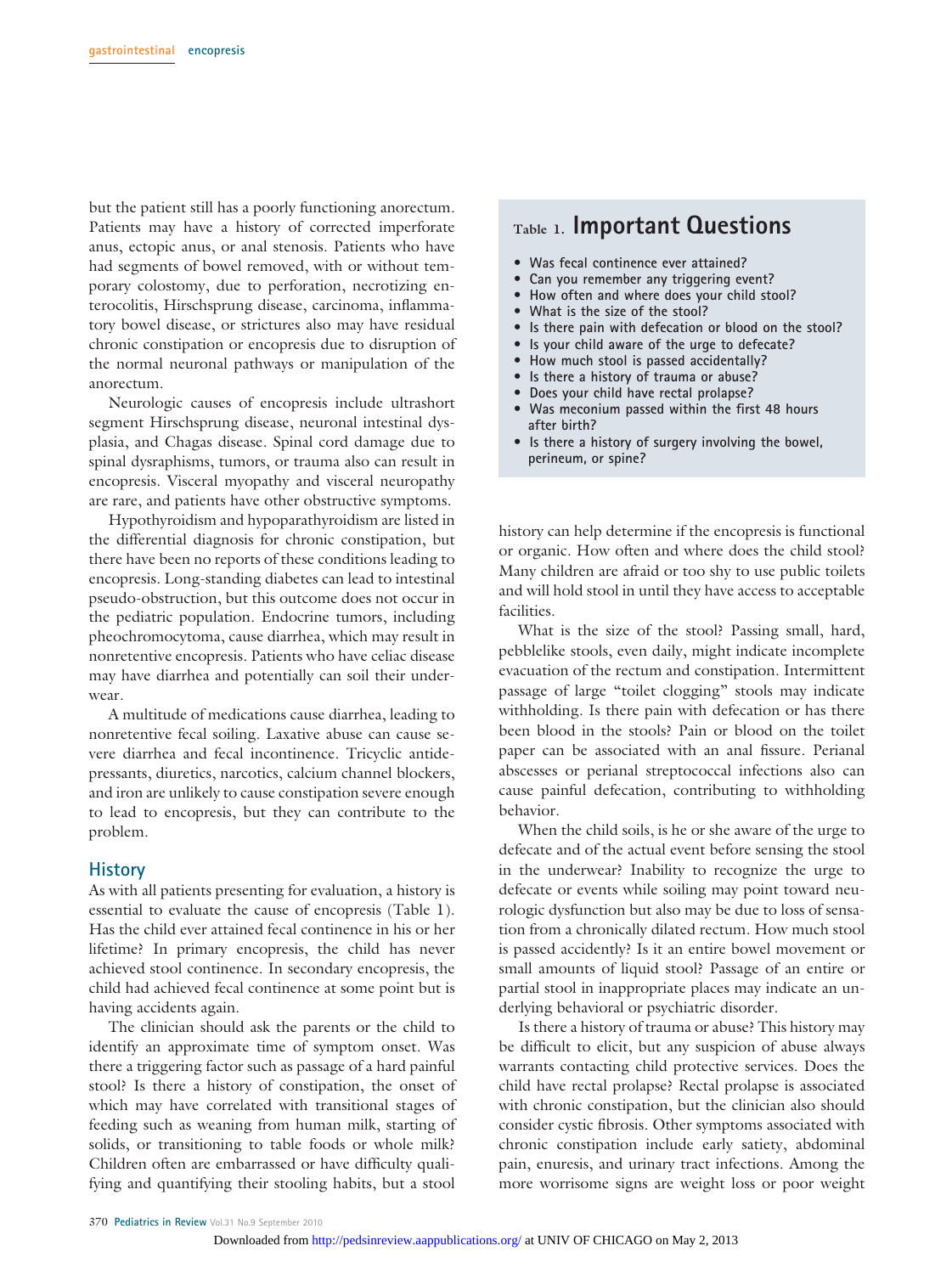gain, vomiting, abdominal distention, and unexplained fever.

Review of past medical history always includes asking about the timing of meconium passage. Most children pass meconium within the first 48 hours of birth; failure to do so increases the suspicion of Hirschsprung disease. Although very rare in children born with classic Hirschsprung disease, encopresis may occur in children who have ultrashort segment Hirschsprung disease (or socalled anal achalasia). Some children have a genetic predisposition to constipation, which may start in infancy.

Children who have attention-deficit/hyperactivity disorder are more likely to have functional constipation and encopresis because they tend to be too distracted or preoccupied to use the bathroom. Laxative abuse may lead to nonretentive encopresis, and use of tricyclic medications can cause constipation and adynamic ileus and possibly nonretentive encopresis. Does the child have any past surgical history involving the bowel, perineum, or spine? A family history of Hirschsprung disease, hypothyroidism, or cystic fibrosis may raise enough suspicion to warrant additional investigation for an organic cause of constipation with encopresis.

#### **Physical Examination**

Basic growth parameters can help differentiate between functional and organic encopresis. Abdominal examination may reveal a fecal mass in the left lower quadrant, which may extend proximally, depending on the stool burden. A rectal examination always should be a part of the assessment of encopresis. This evaluation allows the clinician to examine the perianal skin for any abnormalities, evaluate the tone of the anal sphincter, determine the size of the rectal vault, detect the presence of a fecal impaction (which is present in most children who have retentive encopresis), and exclude any masses. Does the anus have normal tone? Tone may be diminished by chronic dilation in withholding or there may be a neurogenic abnormality. Is the rectum dilated? Again, dilation may be due to chronic stool burden in the rectum. A narrowed rectum can occur in Hirschsprung disease.

Hard or pebbly stools may be present in patients who have constipation. Fissures can be seen in patients who have a history of passing large, hard stools. Perianal skin infections may provide a reason for functional stool retention. Hemorrhoids in children are rare but can result from chronic constipation. Lack of an anal wink, cremasteric reflexes, or deep tendon reflexes suggests neurologic deficits. The back should be examined for any clues suggesting spinal dysraphism, such as sacral dimples and hair tufts.

#### **Further Tests**

Testing should be guided by the extent of clinical suspicion. Screening laboratory studies may be performed to rule out hypothyroidism and celiac disease if the patient has poor growth or a suggestive family history. A basic metabolic panel along with assessment of serum magnesium may be used to screen for laxative abuse. If the child has a history of enuresis or symptoms suggesting a urinary tract infection, a urinalysis and culture should be done.

Abdominal plain radiography can help evaluate stool volume and rectal dilation. However, fecal impaction is a clinical diagnosis characterized by hard stool palpated on rectal examination. Clinicians should consider spine imaging in children who show evidence of spinal dysraphism or neurologic deficits and in children experiencing both encopresis and daytime enuresis. Contrast enema defecography may be used to assess pelvic muscle function. Barium enemas can be used to evaluate for a transitional zone in those suspected of having Hirschsprung disease. A transitional zone occurs at the point where the normally innervated proximal colon is dilated and the distal colon is narrowed due to agangliosis.

Anorectal manometry (ARM) is available in specialized centers. ARM evaluates internal sphincter relaxation with rectal distention. This procedure may be performed with a water-perfused catheter, a strain gauge solid-state catheter, or a triple-balloon manometer connected to a transducer and a computer. Normal relaxation of the internal sphincter with rectal distention effectively rules out Hirschsprung disease.

Rectal suction biopsies may be obtained to rule out Hirschsprung disease or neuronal intestinal dysplasia. This suction device can be used in the office with a cooperative patient. The biopsies are evaluated for the presence of ganglion cells. ARM is a more sensitive tool to evaluate for Hirschsprung disease because biopsies may be obtained too proximally to rule out ultra-short segment disease.

Total colonic motility studies are reserved for patients suspected of having total colonic dysmotility or pseudoobstruction. A specialized motility catheter is placed in a prepared colon endoscopically, and the patient's colon is monitored for normal peristalsis.

#### **Treatment**

Treatment of functional encopresis starts with disimpaction, which can be achieved manually, with enemas, or with polyethylene glycol electrolyte (PEG) solution (Table 2). Treatment without initial disimpaction may cause additional overflow incontinence and discomfort. Ene-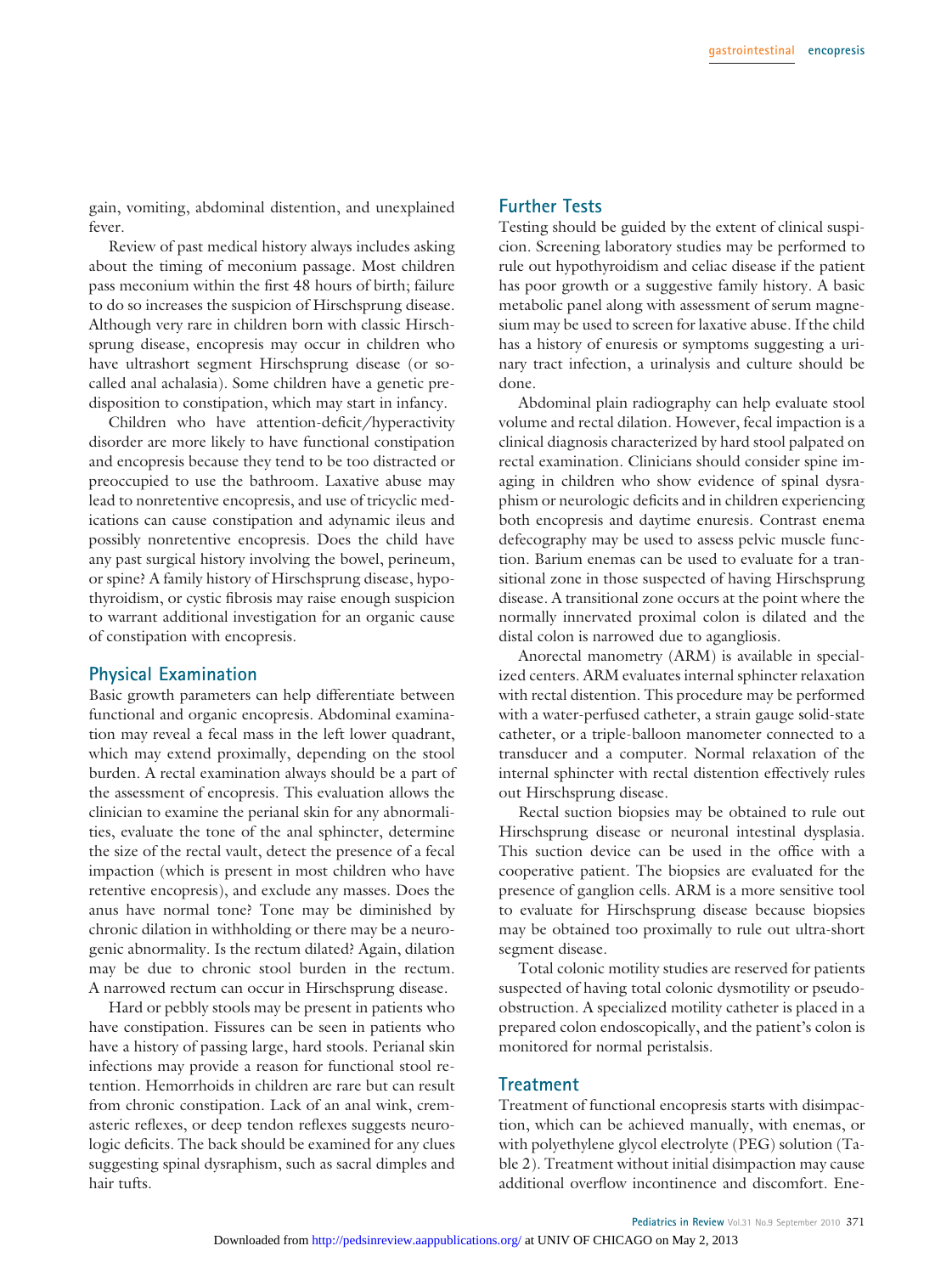# **Table 2. Disimpaction Methods**

| Method                                | Dose                                                                                                          |
|---------------------------------------|---------------------------------------------------------------------------------------------------------------|
| <b>Manual Disimpaction</b>            | $\bullet$ N/A                                                                                                 |
| <b>Rectal Enemas</b><br>• Mineral oil | • 2 to 11 years: 59 mL<br>$\bullet$ > 12 years: 118 mL                                                        |
| • Phosphate<br>Oral                   | • > 2 years: 6 mL/kg up to 135 mL                                                                             |
| • Polyethylene glycol<br>solution     | • 100 mL/kg up to a maximum of 4 L; run at<br>25 mL/kg per hour via nasogastric tube (up to<br>$1,000$ mL/hr) |
| • Mineral oil                         | • >1 years: 15 to 30 mL per year of age;<br>maximum 240 mL/day                                                |

mas give the advantage of home therapy but require cooperation of both the parents and the patient. PEG solution usually requires hospital administration with nasogastric tube placement because only the most motivated patients are able to drink the volume required. Manual disimpaction requires sedation. The benefits of manual disimpaction under sedation are that the outcomes are 100% effective and an ARM or rectal suction biopsy may be performed at the same time.

After disimpaction, the patient requires maintenance therapy, which involves a combination of medical therapy, behavioral modification, and counseling. Parents need to understand that there is no quick fix for functional encopresis and that the process will take months, with relapses being very common. Sixty-five percent of

# **Table 3. Encopresis Maintenance Therapy**

| Therapy                                                                                                               | Dose                                                                                                                                                                                                                                                                                |
|-----------------------------------------------------------------------------------------------------------------------|-------------------------------------------------------------------------------------------------------------------------------------------------------------------------------------------------------------------------------------------------------------------------------------|
| <b>Osmotic Agents</b><br>• Polyethylene glycol<br>• Lactulose<br>$\bullet$ Fiber<br>• Sorbitol<br>• Magnesium citrate | $\bullet$ 1 g/kg per day<br>• 1 to 3 mL/kg per day in divided doses<br>• Age +5=grams of fiber daily; maximum of 25 g<br>• 1 to 3 mL/kg per day in divided doses<br>• May use divided doses<br>• $\leq 6$ years: 1 to 3 mL/kg per day<br>$\bullet$ 6 to 12 years: 100 to 150 mL/day |
| • Magnesium hydroxide                                                                                                 | $\bullet$ > 12 years: 150 to 300 mL/day<br>• May use divided doses<br>• 1 to 3 mL/kg per day of 400 mg/5 mL solution                                                                                                                                                                |
| Lubricants<br>• Mineral oil                                                                                           | • 1 to 3 mL/kg per day                                                                                                                                                                                                                                                              |
| <b>Stimulants</b><br>$\bullet$ Senna<br>Bisacodyl                                                                     | • 2 to 5 years: 2.5 to 7.5 mL at bedtime<br>• 6 to 12 years: 5 to 15 mL at bedtime<br>• 3 to 12 years: 5 mg/day<br>• $>12$ years: 5 to 15 mg/day                                                                                                                                    |

patients are almost completely better in 6 months, and 30% show improvement. The recurrence rate is approximately 50%. Physiologically, months are required for the rectum to return to its normal caliber and to regain normal sensation.

Maintenance medical therapy is aimed at making bowel movements as easy to pass as possible (Table 3). Stool softeners and fluids increase the fluid content of the stools. Oral sodium phosphate agents have a black box warning by the United States Food and Drug Administration as of De-

cember 2008 because of reports of acute phosphate nephropathy due to calcium-phosphate crystal deposits in the renal tubules. Many of the reported patients had additional risk factors, but some had no increased risk. Due to this warning, it is advisable to use nonphosphatecontaining agents for therapy. Mineral oil acts as a lubricant to ease passage. Bowel stimulants also can be used to help propel stool in a dilated bowel. Whatever treatment is chosen, it must be given consistently and not on an as-needed basis. The aim is for one to two soft bowel movements each day.

Behavior modification is integral to management of functional encopresis. The patient should sit on the toilet for 10 minutes after meals (2 to 3 times a day), making use of the gastrocolic reflex. The initial aim is not

> necessarily to produce a bowel movement but to give patients a consistent habit of using the toilet. A footstool may be used to help improve the Valsalva maneuver to increase intraabdominal pressure. "Star" charts are an easy and effective incentive. The patient should get a sticker or star on his or her chart just for sitting on the toilet and another star for producing a bowel movement. The stars can be added up for non-monetary rewards such as a trip to the park or special activities with the family.

> Weaning of medical therapy may be started when the child consistently is achieving one to two soft bowel movements daily, usually after 6 months. First, stimulant laxatives should be weaned slowly, followed by the lubricant or osmotic agents. Patients

#### 372 **Pediatrics in Review** Vol.31 No.9 September 2010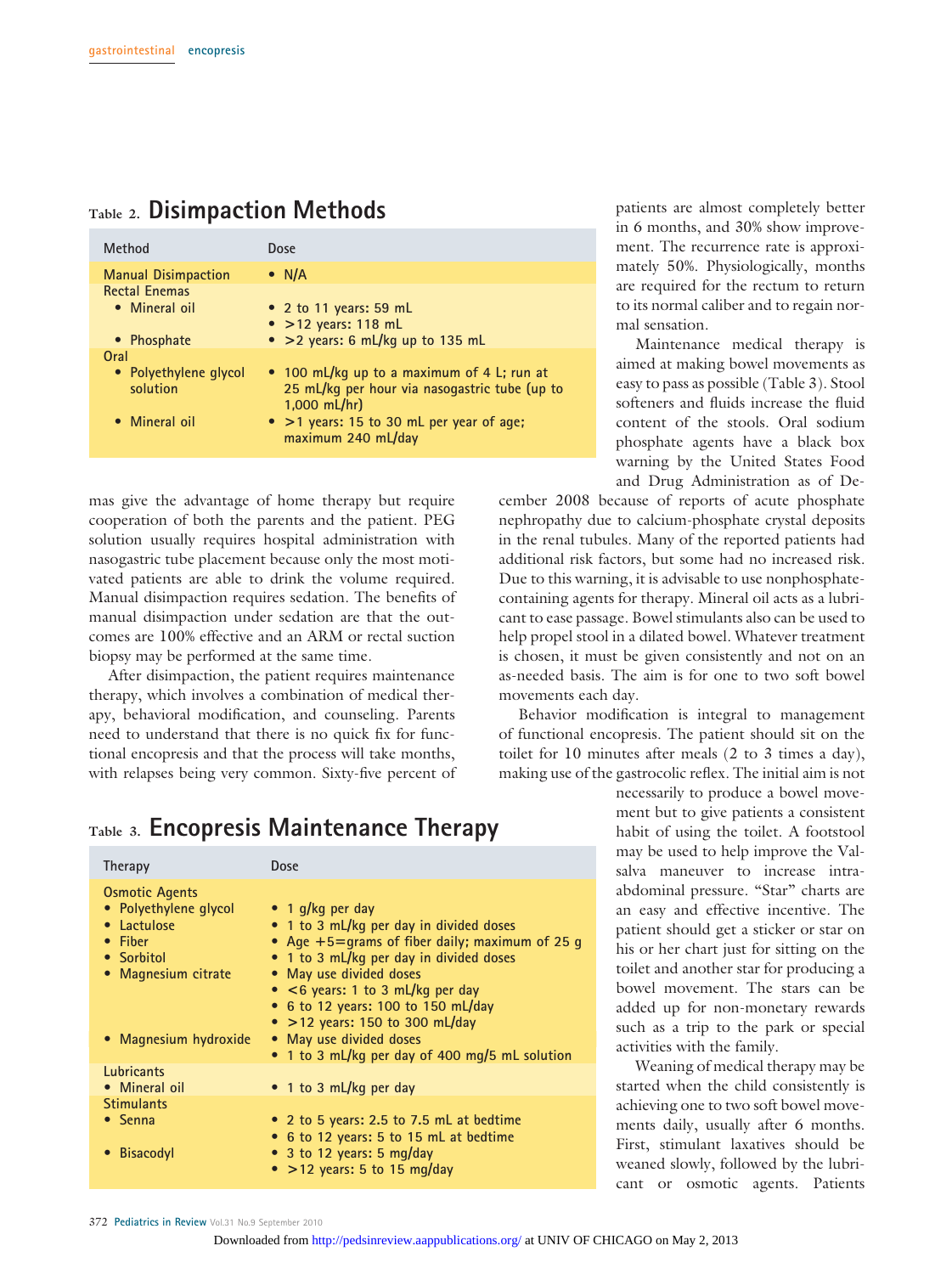should remain on a high-fiber diet. A recent doubleblind, randomized, crossover study comparing fiber with placebo in children who had chronic constipation with or without encopresis documented a significant improvement in the number of bowel movements produced as well as decreased episodes of encopresis. (3) However, excessive fiber should be avoided until the child no longer is withholding stool because bulking the stool with fiber may lead to additional withholding in the child who is afraid to pass stool.

In a study of children who had functional constipation, a 10-year follow-up revealed that 46% remained constipated, 25% continued to have encopresis, and 56% still had recurrent abdominal pain. (4) Of the group who remained constipated, two thirds had a diagnosis of anorectal dyssynergia. Biofeedback with ARM can be used for select individuals who experience chronic withholding and anismus/anorectal dyssynergia, which is the paradoxic increase in external sphincter tone while trying to defecate. This diagnosis is made during ARM while the patient is awake. During biofeedback, the manometer is inserted and the balloon that simulates a fecal mass is inflated. A patient who has a chronically distended rectum may not notice the urge to defecate until the balloon reaches as much as 300 mL in volume; in healthy individuals, 30 mL or less is sensed. The balloon is inflated and the child is trained to relax the external sphincter while trying to push out the mass.

In extreme cases of encopresis, functional or organic, a Malone antegrade continence enema (MACE) procedure can be performed. The MACE procedure has been used to treat constipation or fecal incontinence in both adults and children. It involves moving the appendix to skin level and creating an appendicostomy. The appendicostomy usually is hidden within the umbilicus. If the appendix has been removed, a neoappendix can be formed by using a cecal flap or the terminal ileum. Once the appendicostomy is created, a catheter can be introduced to give enemas to wash out the colon, thereby preventing constipation and fecal incontinence. Enemas can be scheduled at times that are convenient for the patient; a bowel movement usually is achieved within minutes to an hour after administration.

#### **When to Refer to a Gastroenterologist**

Most children who have encopresis can be treated effectively by a general pediatrician. If there are no "red flags" raised on history and examination, the most likely diagnosis is functional encopresis. As discussed previously, basic screenings include serum electrolytes, urinalysis and

culture, abdominal plain radiographs, or spine imaging, depending on the clinical presentation.

Treatment starting with disimpaction may begin in the office with enemas; up to three enemas may be given 12 hours apart for a full disimpaction. Oral disimpaction with PEG solution can be given at home, but hospital admission with nasogastric tube placement may be needed if the patient cannot handle the volume. If the patient fails such methods for disimpaction, consultation with a gastroenterologist or surgeon is warranted to attempt a manual disimpaction. Manual disimpactions in children are best attempted with sedation or anesthesia so as not to traumatize the patient, thereby worsening the withholding pattern.

Maintenance medical therapy with behavioral modification should be initiated once the patient is disimpacted. Patients who show no improvement after 6 months should be referred to gastroenterology for additional assessment. Of course, there is a 50% recurrence rate, and there is always a question of how compliant patients and families will be.

# **Summary**

- **The most common cause of encopresis is functional constipation with overflow incontinence.**
- **Boys are affected more than girls, and usually there is an initiating event such as passage of a painful bowel movement, transition of food stages, or toilet training.**
- **Organic causes of encopresis usually can be ruled out based on history and physical examination findings.**
- **Enuresis and urinary tract infections are comorbidities that need to be addressed.**
- **Children and their families often feel isolated and ostracized due to the condition.**
- **Treatment involves a combination of medical therapy, behavioral modification, and counseling. Families need to understand that correction of encopresis is a long process and that relapses are common.**

#### **References**

**1.** Fishman L, Rappaport L, Schonwald A, et al. Trends in referral to a single encopresis clinic over 20 years. *Pediatrics.* 2003;111: e604 – e607

**2.** Sureshkumar P, Jones M, Cumming R, et al. A population based study of 2,856 school-age children with urinary incontinence. *J Urol.* 2009;181:808 – 816

**3.** Loening-Baucke V, Miele E, Staiano A. Fiber (glucomannan) is beneficial in the treatment of childhood constipation. *Pediatrics.* 2004;113:e259 – e264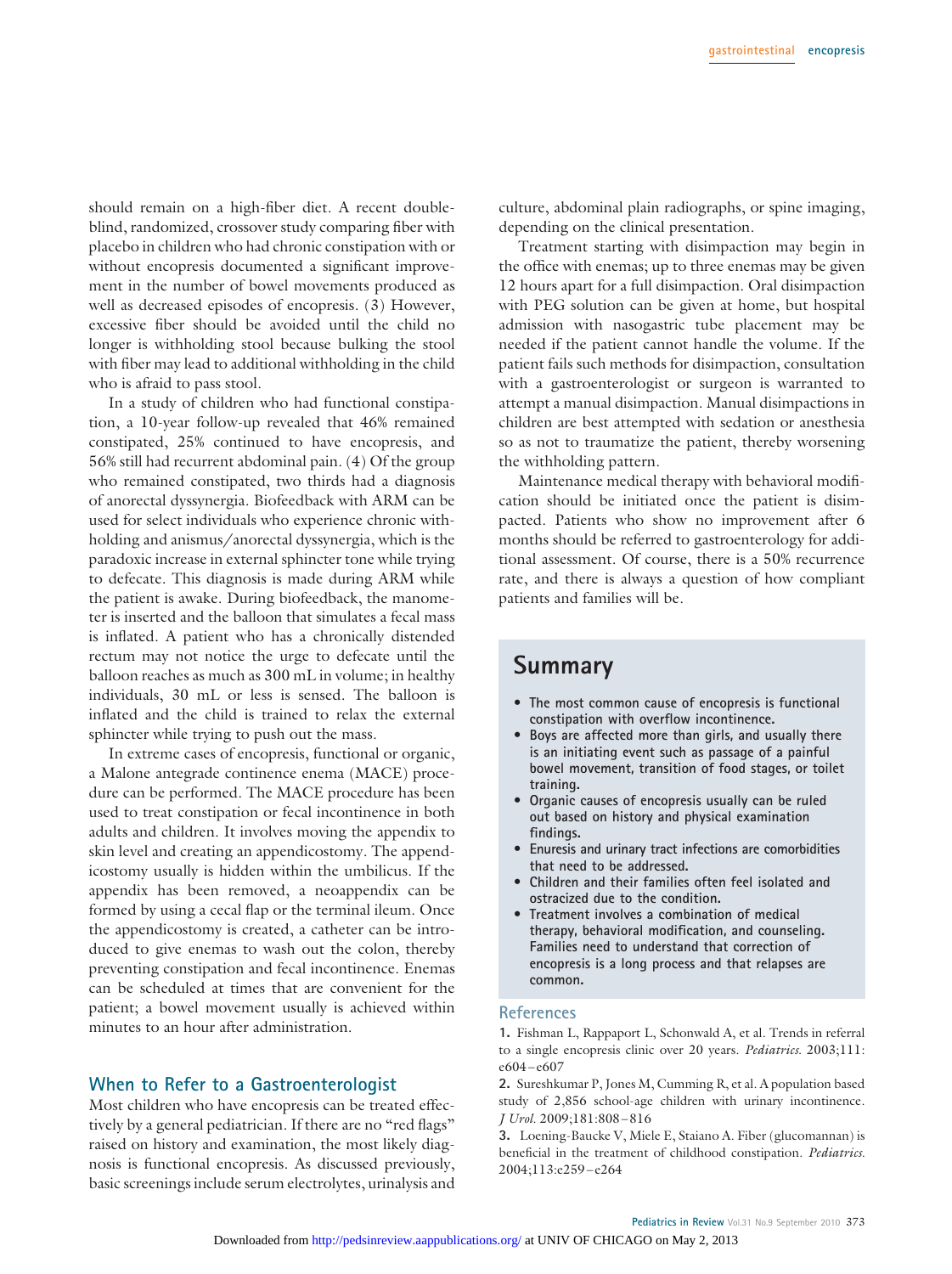**4.** Michaud L, Lamblin MD, Mairesse S, et al. Outcome of functional constipation in childhood: a 10-year follow-up study. *Clin Pediatr (Phila).* 2009;48:26 –31

#### **Suggested Reading**

Di Lorenzo C, Benninga MA. Pathophysiology of pediatric fecal incontinence. *Gastroenterology.* 2004;126(suppl 1):S33–S40

Levitt MA, Peña A. Pediatric fecal incontinence: a surgeon's perspective. *Pediatr Rev.* 2010;31:91–101

Malone PS, Ransley PG, Kiely EM. Preliminary report: the antegrade continence enema. *Lancet.* 1990;336:1217–1218

Nijman RJ. Diagnosis and management of urinary incontinence and functional fecal incontinence (encopresis) in children. *Gastroenterol Clin North Am.* 2008;37:731–748

# **PIR Quiz**

**Quiz also available online at: http://pedsinreview.aappublications.org.**

- **6. The most common cause of chronic encopresis is:**
	- **A. Deficiency of rectal ganglion cells.**
	- **B. Hyperparathyroidism.**
	- **C. Hypothyroidism.**
	- **D. Rectal stenosis.**
	- **E. Voluntary stool withholding.**
- **7. A patient who has functional encopresis is most likely to have a history of:**
	- **A. Abnormally low linear growth velocity.**
	- **B. Delayed passage of meconium.**
	- **C. Large stools.**
	- **D. Poor weight gain.**
	- **E. Unexplained fever.**
- **8. The most likely finding on examination of a patient who has functional encopresis is:**
	- **A. Absent anal wink.**
	- **B. Fecal impaction.**
	- **C. Increased anal sphincter tone.**
	- **D. Lipoma of midline lower lumbar spine.**
	- **E. Rectal stenosis.**
- **9. The most helpful modality for diagnosing functional encopresis is:**
	- **A. Abdominal plain film.**
	- **B. Barium enema.**
	- **C. Colonic motility studies.**
	- **D. History and physical examination.**
	- **E. Magnetic resonance imaging.**
- **10. The clinician's first choice of therapy for functional encopresis should be:**
	- **A. Behavior modification.**
	- **B. Disimpaction.**
	- **C. Increased dietary fiber.**
	- **D. Stimulant laxatives.**
	- **E. Stool softeners.**